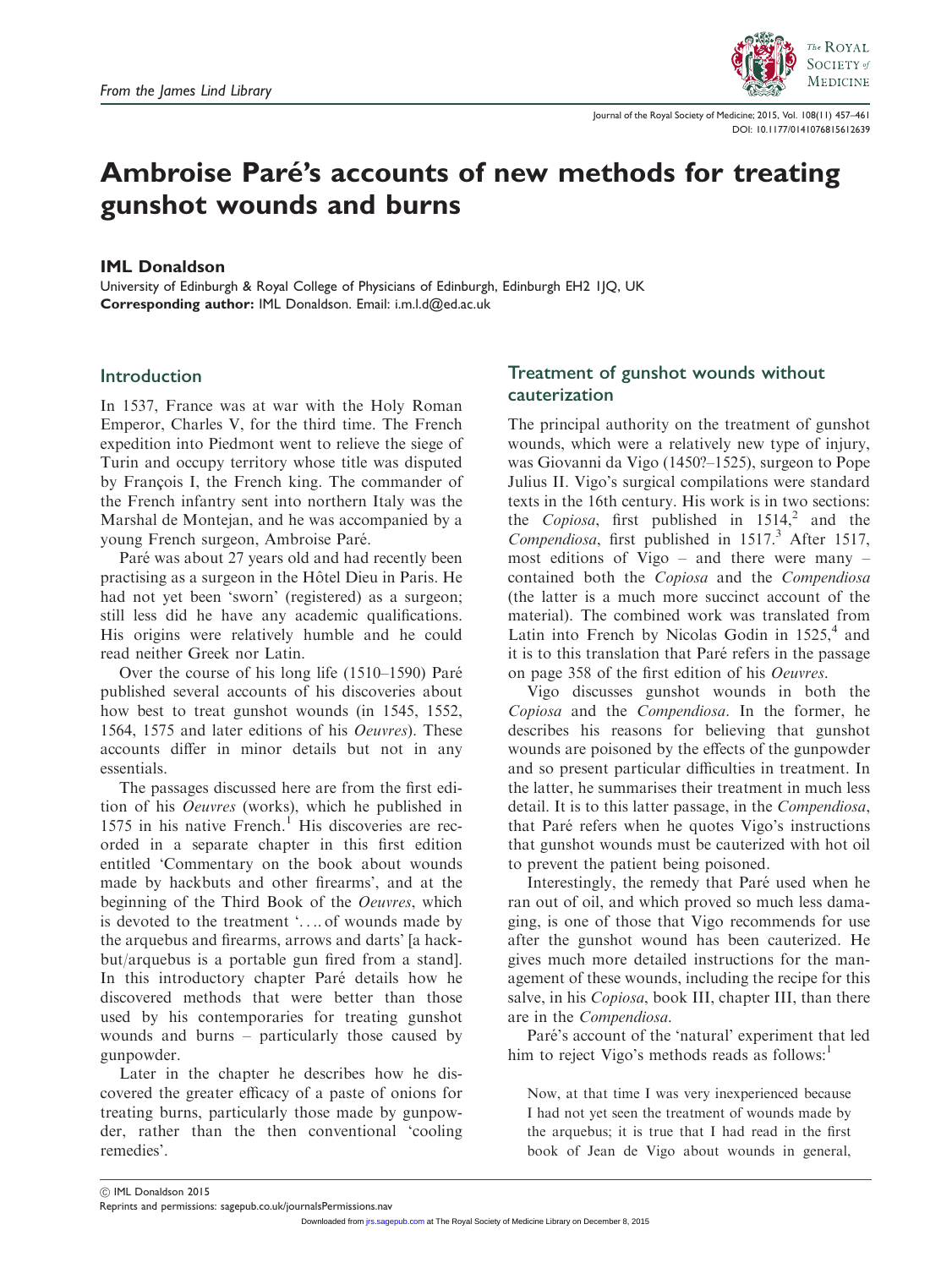chapter 8, that wounds made by firearms are poisoned because of the powder and for their cure he commands that they be cauterized with oil of elderberry to which a little treacle should be added. Not to fail in the use of this burning oil and knowing that such treatment could be extremely painful for the wounded, I wanted to know before I used it how the other surgeons carried out the first dressing; this they did by applying the said oil as nearly boiling as possible to the wounds using tents and setons so I plucked up courage to do likewise.

At last I ran out of oil and was constrained to apply a digestive made of egg yolk, oil of roses and turpentine. That night I could not sleep easily thinking that by the default in cautery I would find the wounded to whom I had failed to apply the said oil dead of poisoning; and this made me get up at first light to visit them. Beyond my hopes I found those on whom I had put the digestive dressing feeling little pain from their wounds which were not swollen or inflamed, and having spent quite a restful night. But the others, to whom the said oil had been applied, I found fevered, with great pain and swelling around their wounds.

From then I resolved never again so cruelly to burn poor men wounded with arquebus shot.

Paré's observation that avoiding cauterization of gunshot wounds is not only better because it greatly reduces the patients' suffering, but is also less damaging, is striking enough in itself; but, in the context of its time, the use he made of his observation is even more remarkable. It is no coincidence that it was his teaching on this subject that was the foundation of his reputation and his career. Paré was a young surgeon with no formal qualifications who was not even registered as one of the least prestigious of the medical practitioners, the barber-surgeons. That he dared to publish his experience when it flatly contradicted the established academic authority on the subject must have required not only remarkable selfconfidence, but a good deal of courage.

It is not difficult to imagine that most young men in his position who ran out of cauterizing oil would have been greatly relieved that their patients were not harmed – as indeed Paré tells us he was – but most would have kept quiet about it. Indeed, we do not know that some anonymous surgeon may not have done exactly that before Paré. Paré's large measure of common sense, acute observation, compassion and the courage and confidence to be persuaded by his own observations of the errors of authority and of popular belief, shine out from his writings and were not disregarded in his own time. From his humble beginnings he became surgeon-in-chief to four kings of France and the most famous surgeon of his generation.

Paré published his first account of his discovery in 1545 – encouraged, as he says, by Sylvius (of whom more below).<sup>5</sup> This first work on gunshot wounds was followed in 1552 by a much enlarged work on the same topic, and the new method of treating gunshot wounds was rapidly adopted across Europe.<sup>6</sup> But Paré wrote in French and so his written works were inaccessible to many surgeons of other countries. In his dedication of the first translation of Pare´'s collected works into Latin – the Opera of 1582 – Pare´'s friend and former pupil Jacques Guillemeau, a fine classicist, cites the desire of foreign surgeons for a Latin version of Pare´'s works as one of the principal reasons for the publication of the translation. One may feel somewhat sceptical about whether this was really the whole explanation – there is no doubt that Paré was anxious to enhance his reputation as an academic as well as a practical surgeon. But there is also no reason to doubt the veracity of Guillemeau's brief and charming tale.

Guillemeau, like his master, had followed the armies across Europe, and writes<sup>7</sup>:

...I carefully took note how those whom I met in the hospitals, Italian, German and Spanish surgeons distinguished both by their reputation and their works, went about their treatment. And I saw that they all followed only Paré's example. Those who knew no French had some pieces from his works, collected with much care by those who were skilled in Latin, that they carried with them as their viaticum.

It is no exaggeration to say that Paré's discovery and his publication of it revolutionised the treatment of gunshot wounds in 16th century Europe.

### Trial of treating burns with onions

To some of his accounts of the discovery that gunshot wounds do not need to be cauterized, Paré adds a description of how he tried and tested a folk remedy for the treatment of burns. In the Oeuvres Paré describes how, when he returned to Paris after the death of his master, de Montejan, the news of his new treatment of gunshot wounds began to spread. Jacques Dubois (1478–1555), latinised as Sylvius, appears to have been Pare´'s master in Paris and had employed him to carry out blood-letting – a task which, as a physician, he would have delegated. Sylvius was a hot-headed Picard, a well-known and influential academic physician, humanist and teacher of anatomy. He was an active protagonist of Galen's anatomy who strongly disapproved of the criticisms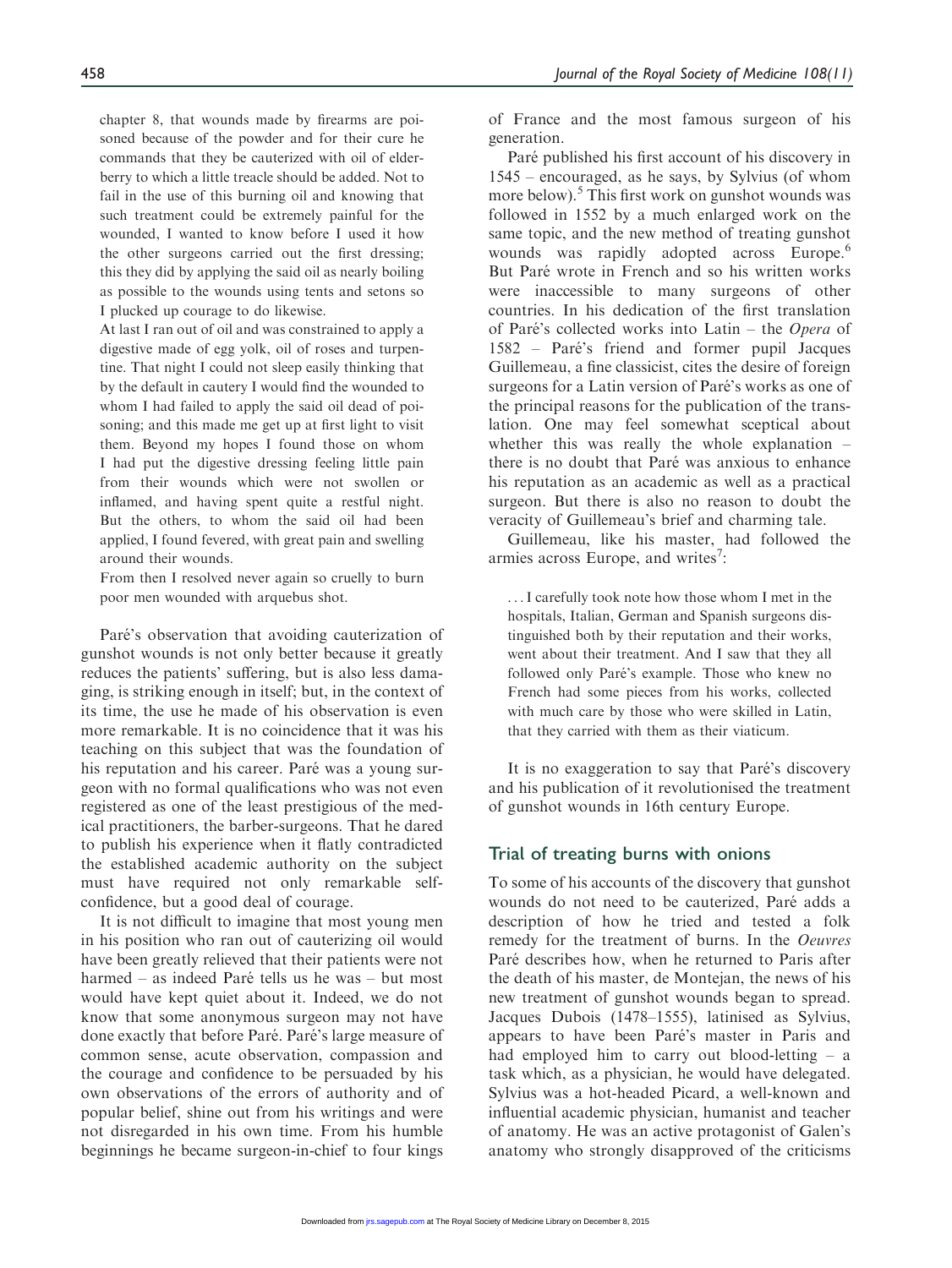of Galen by his former pupil Vesalius, in the latter's new anatomical works.

Sylvius invited Paré to dine with him and tell him about his discoveries. Paré explained why he had concluded that gunpowder does not poison gunshot wounds (as suggested by Vigo), and went on to discuss burns caused by gunpowder. This led him to the story of the onion treatment:<sup>1</sup>

... as for burns caused by gunpowder, I have never found anything special that distinguishes their treatment from that of other burns.

I then told him [Sylvius] this story about a kitchen boy of monsieur le Marshal de Montejan who fell into a cauldron of almost boiling oil. When this happened I was sent for and at once went to ask an apothecary for the refrigerant medicines that one was accustomed to apply to burns. A good old village woman, hearing that I was speaking of this burn, advised me to apply, for the first dressing, (for fear that pustules or blisters would result), raw onions crushed with a little salt; I asked the old woman if she had used this in the past and she answered, in her dialect, 'Yes, sir, by God's faith'. Then I was agreeable to trying the experiment on this kitchen scullion; and, truly, the next day, the places where the onions had been had no blisters or pustules, and where they had not been all was blistered.

Some time later a German of the guard of the said seigneur de Montejan was very drunk and his flask caught fire and caused great damage to his hands and face, and I was called to dress him. I applied onions to one half of his face and the usual remedies to the other. At the second dressing I found the side where I had applied the onions to have no blisters nor scarring and the other side to be all blistered; and so I planned to write about the effects of these onions.

The striking feature of the account is the comparison between the effects of onions and those of other treatments. In the first case, of the scullion, we are told only that in the places where the onion paste was not used there were blisters, but there were none where it had been applied. One supposes that this opportunity for comparison of treated and untreated areas probably arose as a chance effect of how the onion paste was applied. But in the second case, of the soldier whose powder flask had gone on fire, Pare´ records that he quite intentionally treated one side of the burnt face with onions and the other with 'the usual remedies' and that there was a very marked difference between their effects. This intentional use, in either 1537 or 1538 (see Martin $^8$  and Appendix), of a direct comparison of two treatments applied in closely comparable conditions is one of the earliest

known accounts of a controlled comparison of alternative treatments – for all that it was apparently made in only one patient.

Although Paré says no more about the onion treatment in the Oeuvres, he had, it seems, tested the remedy on more burned patients. Sigerist<sup>9</sup> points out that, in his original little book on gunshot wounds of 1545, Paré used onions to treat a number of soldiers burnt by a train of gunpowder. The 1545 edition and the second edition, of 1552, contain the following account which accords exactly with Sigerist's comments (he does not give a detailed translation). Here is a translation of Pare´'s account from the 1552 edition, page 45:

In the first place, I have seen by my own observations that the said onions have achieved marvels, particularly when I dressed several soldiers in Piedmont who had been burned by a train of gunpowder that the enemy had set during the assault on the castle of Villane. And I can assure you that when I was able to apply the onions in the manner aforesaid there arose no blisters nor pustules as there did in the other [patients] in whom the said remedy was not used.

But in this earlier account the stories of the scullion and the soldier with the exploding flask do not appear. Presumably the treatment with onions at the siege followed the observations on the scullion since the latter passage makes it clear that Pare´ had not used onions before and was told of the treatment by an old woman when he went to get the usual 'cooling remedies' to treat the boy.

Paré never seems to have collected all his observations in a single account. To discover that he had made comparisons of the effectiveness of onion paste both in two groups of patients and on the two sides of a burn in a single patient we have to collate the information from his early and his later accounts.

It is perhaps tempting to conclude that, in what Paré probably considered to be the definitive publication of his works – we know that he spared no pains or expense on the production of the 1575 Oeuvres – he included only what he felt was the 'best' evidence of the efficacy of the onion paste, that of direct comparison with older remedies, on the same burn in the same patient. Though this conclusion would sit well enough with what we know of Paré's fondness for, and reliance on, his own direct observations to guide his practice and teaching, it is also true that he is not inclined to spare his reader multiple examples of his experience. In any case, wishing opinions on a sixteenth century writer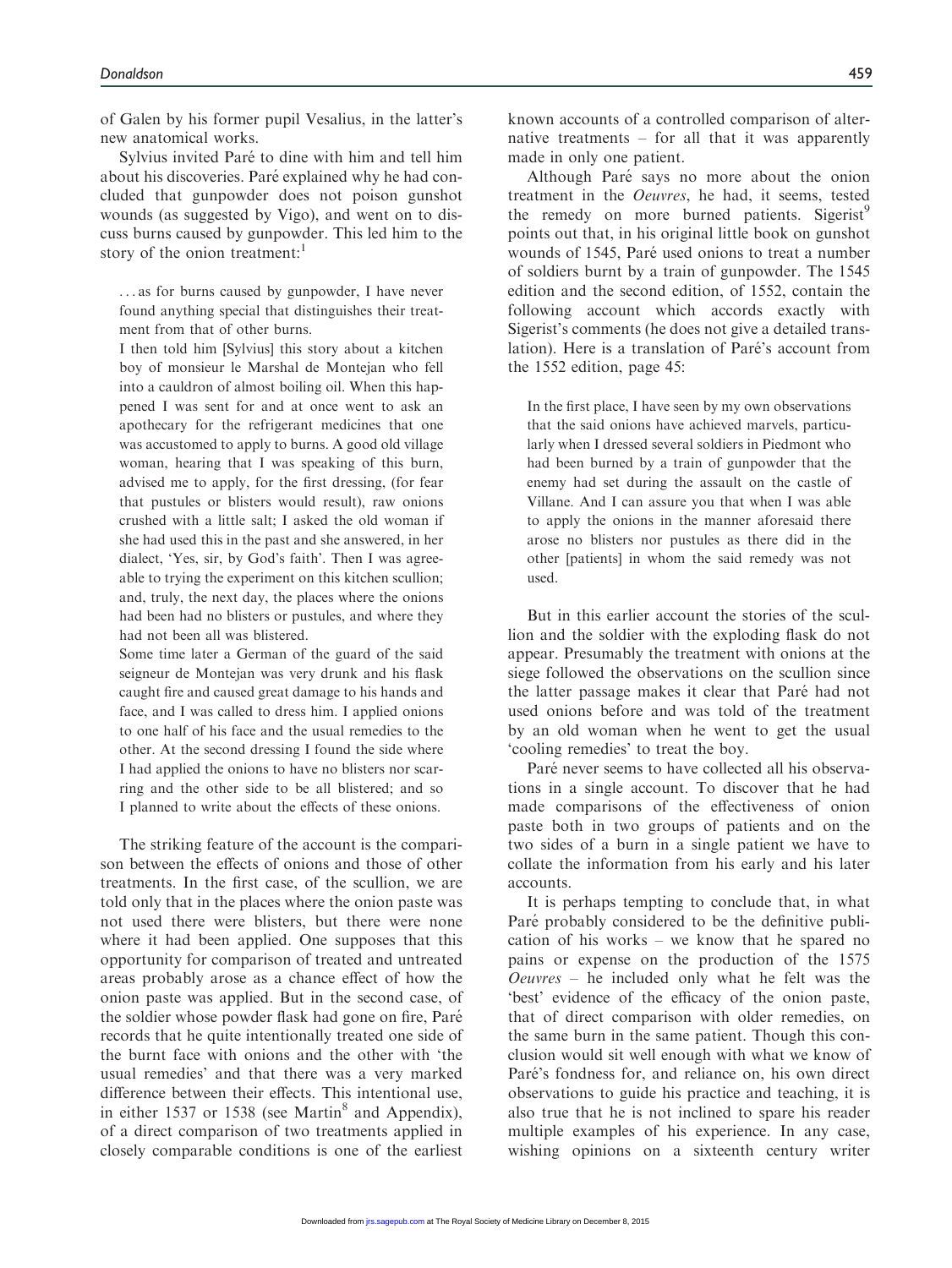about what type of evidence he might have thought 'best' is quite unjustifiable.

Treatment of burns with onions was taken up and recommended by others; for example, Laurent Joubert (1529–1582). Joubert was, for a time, Chancellor of the Medical Faculty of Montpellier; but he was a controversial figure because he published medical material in French, thus making it accessible to those of the literate general population who lacked Latin. In his book on the treatment of arquebus wounds, Joubert<sup>10</sup> writes:

But nothing is as good as raw onion pounded with a little salt and applied, or a cloth soaked with the liquid expressed from it. It is a remarkable treatment used before there is any blistering, provided the burn is not near the eyes where it would be very painful: otherwise, and in other places, it is not [painful].

The onion treatment was recommended by the English surgeon William Clowes,  $11,12$  and, on the basis of marginal notes referring to Paré, it is difficult not to conclude that Clowes took the onion treatment from Pare´'s published work. The following century, another English surgeon, Richard Wiseman,<sup>13</sup> referred to the onion treatment. In the accounts that do not claim to be translations from Paré, it is perhaps possible that a folk remedy was the source rather than Paré's published observations. But where the accounts accompany denials that gunshot wounds are poisoned it seems probable that the onion treatment as well as the treatment of gunshot without cauterization derives from Pare´.

Much more recently, in 1944, Sigerist again drew attention to Pare´'s discovery; he discussed the use of onions by Clowes, Wiseman and others – though not Joubert – and suggested, on the basis of Russian observations in the Second World War, that it would be worth examining whether substances in onion juice have a beneficial effect on the healing of burns.

As far as I have been able to ascertain, however, none of the later authors refers in any way to testing the efficacy of onion treatment or to comparisons with other treatments for burns. In making these comparisons and basing his recommendation on the outcome, Paré is unique.

## Appendix: The dates of Paré's observations on the treatment of gunshot wounds and trials of a new method of treating burns

In his Oeuvres of 1575 Paré describes how, after forcing the Pass of Suse in October 1537, the French army besieged and took the castle of Villane to avoid leaving a substantial force in its rear as it proceeded to Turin. The account of the observations on gunshot wounds follows immediately and the implication is that these events also took place during or immediately after the siege. Martin's account of the campaign makes clear that Turin was taken, with its surrounding hinterland, soon after the forcing of the pass.8 It would appear that the discovery that cauterization of gunshot wounds was not only unnecessary but was actually harmful was made before the end of 1537. This is made even more likely since, at that time, the French New Year began on 25 March (it returned to its ancient date of 1 January 1564). Thus 1537 would have ended in the March following the forcing of the pass.

The account of the discovery and trials of the effectiveness of onion paste for the treatment of burns, particularly those from gunpowder, follows a little later in the chapter in Paré's<sup>1</sup> Oeuvres and, if only this source were considered, it would appear to postdate the observations on gunshot wounds by some months. In his earlier accounts of the discoveries, in 1545 and 1552, however, Pare´ describes his use of the onion paste at the siege of Villane to treat several men burned by a gunpowder train. Since it is also quite clear that his first use of this remedy was on de Montejan's kitchen boy and was at the suggestion of an old woman, this first use must antedate the siege of Villane and so must be close in time to the observations on gunshot wounds; it may even have preceded them.

At Villane Paré also compared the effect of the onions to that of other treatments and noted the absence of blisters when the onion paste was used; several men were treated with each method.

The timing of the observation on the man burnt by the exploding flask, when Paré treated half the face with onions and compared it to the other side treated with some other (unspecified) remedy, cannot be tied down precisely. Paré does not describe it in his earlier accounts and, in the 1575 Oeuvres says, after the account of the kitchen boy's treatment, that he treated the man whose flask exploded 'some time later...'. However, de Montejan was still alive so the episode took place before late 1538. We cannot tell whether it occurred before or after the treatment at Villane. If it was after, one might speculate that, having seen the benefit of the use of onion paste compared to other treatments, each treatment used on several men, Pare´ decided to use the burnt face to provide a comparison of a different kind, of the two treatments on the same burn in the same patient. More probably, he just made use on each occasion of what the situation offered.